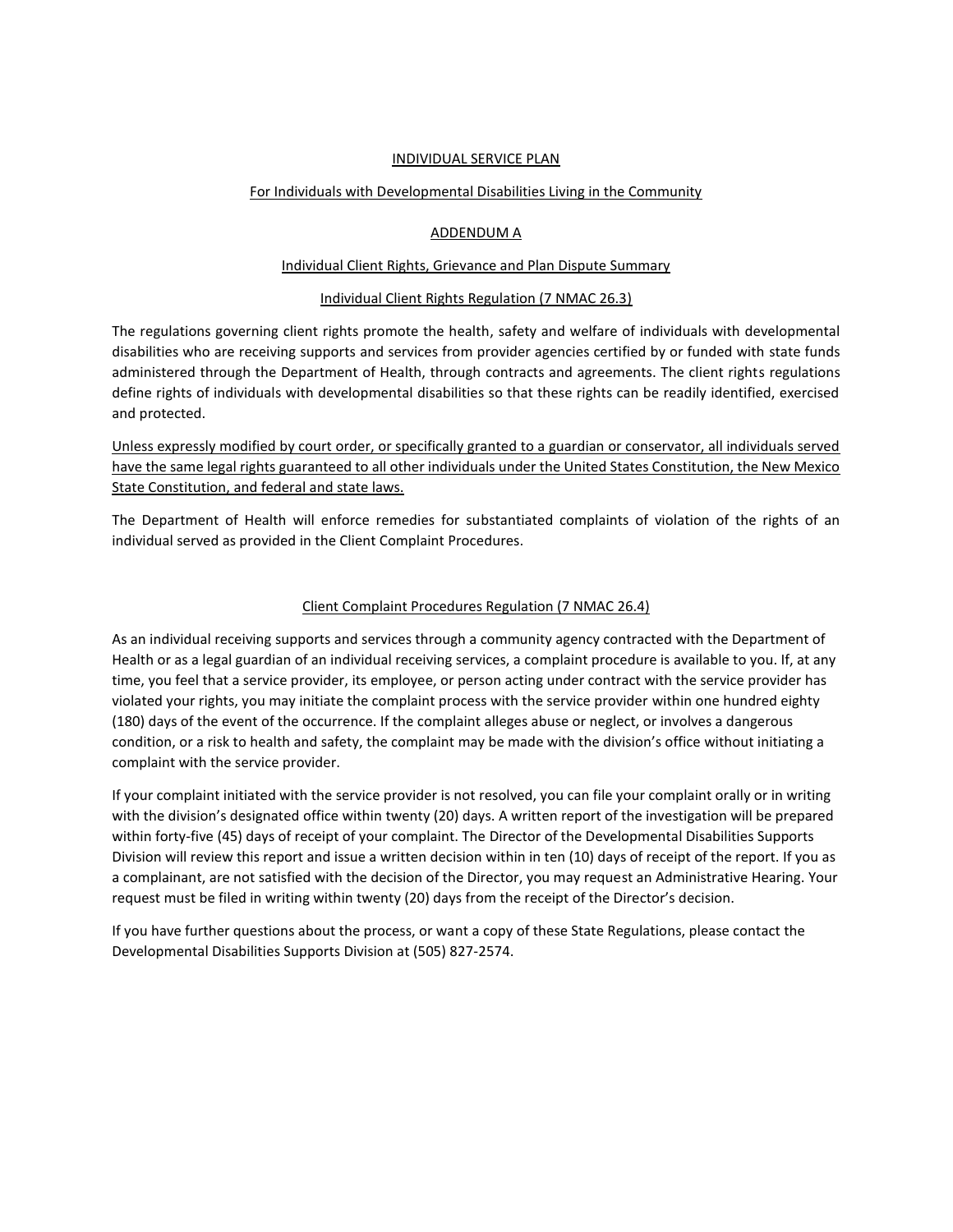# The Dispute Resolution Process (7 NMAC 26.8)

As a former class member in Jackson Vs. Ft. Stanton, et al, that is, as an individual who formerly resided in a state institution or as the parent/guardian of a former class member in Jackson Vs. Ft. Stanton, et al, you have the right to file a dispute with the individual Assistance and Advocacy/Dispute Resolution Unit, if you do not agree with the content of the individual's current Individual Service Plan (ISP). The dispute must be filed within thirty (30) days of the mailing of the completed ISP. A facilitated conference will be scheduled. Whenever possible, an attempt will be made to resolve the dispute informally.

If at any time you feel the ISP, as developed by the Team, is not being properly carried out, you have the right to file a dispute with the Individual Assistance and Advocacy/Dispute Resolution Unit, for a substantial failure to implement the Plan. A facilitated conference will be scheduled. Whenever possible, an attempt will be made to resolve the dispute informally.

If the team does not reach resolution of the disputed issues at the facilitated conference, a determination will be made by a mediator. If you do not agree with the mediator's determination you may file a request for an Administrative Hearing. This request must be made within fifteen (15) days of the mediator's determination.

A dispute can be filed by calling the Dispute Resolution Process Coordinator at (505) 841-5529 or 1-800-283-5548. You can also file the request to dispute the plan in writing. If you wish to file in writing, send a letter to the following address:

## New Mexico Department of Health

## Developmental Disabilities Supports Division

## Individual Assistance and Advocacy/Dispute Resolution Unit

5301 Central Avenue NE, Suite 1700

## Albuquerque, NM 87108

If you have further questions about this process, please contact the Dispute Resolution Process Coordinator at (505)841-5529 or 1-800-283-5548.

## How to detect Abuse, Neglect and Exploitation (7 NMAC 1.14)

The Division of Health Improvement's (DHI), Incident Management Bureau's (IMB) role is to ensure the health and safety of waiver participants and to ensure compliance with state and federal regulations by community-based providers. Common warning signs and indicators of abuse, neglect and exploitation may include:

- Changes in normal patterns occur seemingly without explanation (sleeping pattern, eating pattern, toileting)
- Sudden and unexplained changes in behavior
- Unexplained injuries occur, the explanation for the injury does not match, and/or injuries occur in places not commonly injured like the inner thighs, abdomen, bottom of the feet, back and neck
- Changes in the person's health are not assessed by the nurse or no appointment is made with